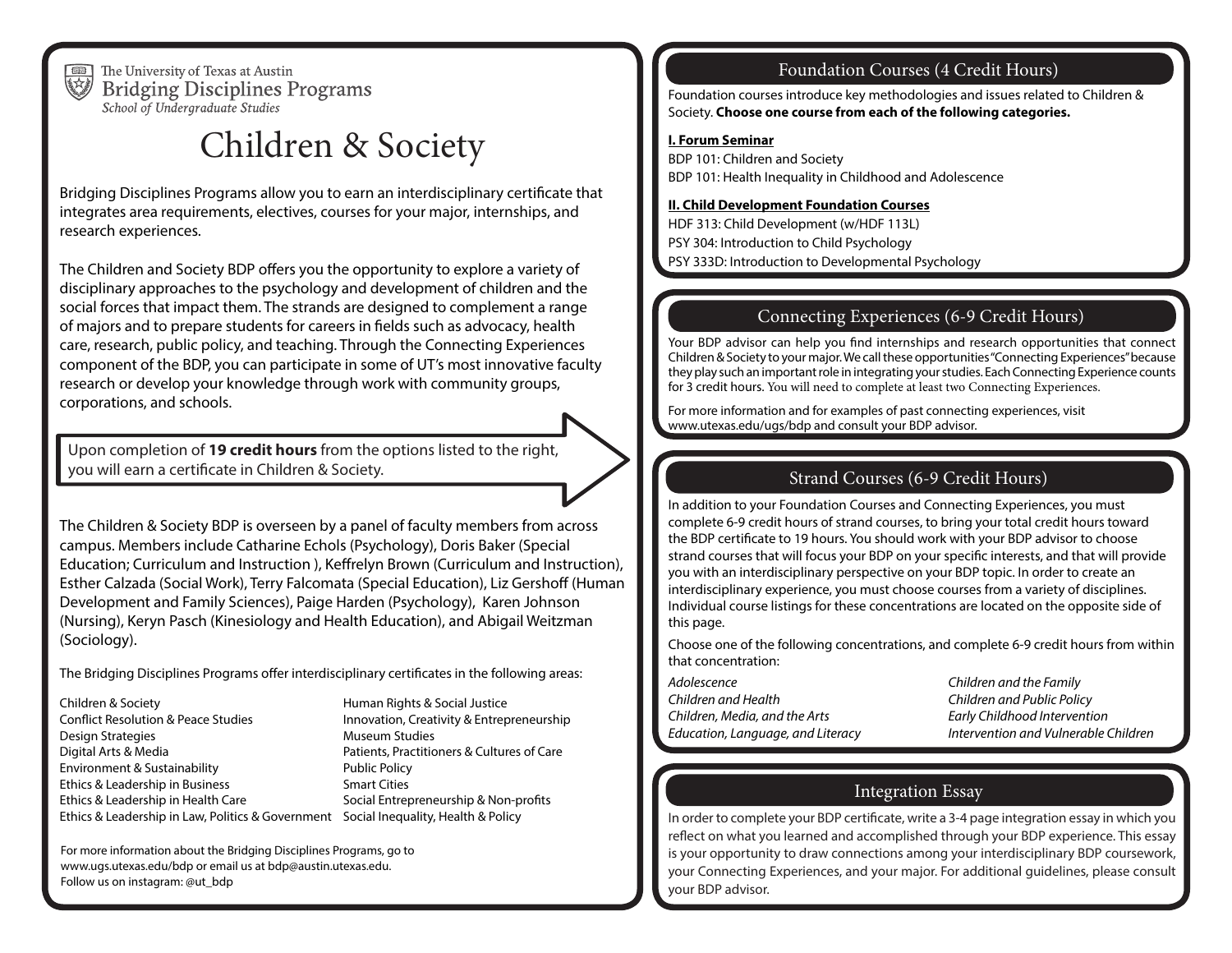Choose one of the following concentrations, and complete 6-9 credit hours from within that concentration. Please speak with your BDP advisor about your plan for fulfilling your strand course requirements. **Note that only one of your strand courses may come from your major department(s), or from courses cross-listed with your major department(s).** 

#### **Adolescence**

E 3440: Pop Music & Youth Subcultures E 344L: Young Adult Fiction and Film EDC 339F: Adolescent Literacy EDP 350G: Adolescent Development EDP 350L: Human Sexuality HDF 371: Adolescent Development in Context HDF 378K: Sexuality in Human Dev & Families HED 329K: Child, Adolescent, Adult Health HED 366: Human Sexuality I 310: Young Adult Literature PSY 333D: Intro to Developmental Psych PSY 333S: Devel Sci of Adolescence PSY 333T: Adolescent Development RHE 309K: When Topic is Appropriate (Past Topic: Rhetoric of Young Adult Fiction) S W 360K: Working With Youth Gangs S W 360K: Youth, Delinq, and Juv Justice

#### **Children and the Family**

CMS 357: Family Communication HDF 304: Family Relationships HDF 343: Human Dev in Min/Immgrnt Families HDF 347: Socioecon Probs of Families HDF 351: Infant Devel/Attachment Rels HDF 372K: Families In Transition HDF 378L: Theories of Child & Family Dvlpmnt LAH 351C: Afr Am Fam: Hist Contem Cntxt LIN 312: When Topic is Appropriate PSY 333G: Devel of Attachment Relationship S W 332: Socl Work Practice with Indiv/Fams

#### **Children and the Family (Continued)**

S W 360K: African American Family SW 360K: Pract with Abused/Neglected Children/ Families S W 360K: Parenting Interventions for Diverse Pop.

SOC 307C: American Families: Past & Present SOC 307K: Fertility and Reproduction SOC 323: The Family

#### **Children and Health**

EDP 350L: Human Sexuality EDP 358D: Emotional and Behavioral Disorders EDP 376T: 9-Pediatric Psychology & Health Disparities GRG 334E: Children's Environmental Health HDF 305: Health Devel Across Lifespan HDF 378K: Intro to Child Life HDF 378K: Intro to Early Childhood Intervention HED 329K: Child, Adolescent, Adult Health HED 350: Theories of Health Promotion & Behavioral Science HED 366: Human Sexuality KIN 314: Children's Movement KIN 321M: Motor Devel and Performance KIN 334: Chldrn's Exercise & Phys Activ KIN 360: Prog for People with Disabils NTR 315: Nutrition Through Life Cycle PSY 333M: Infant Development PSY 339: Behavior Problems of Children S W 360K: Prac with Abused/Neglected Children/ Families S W 360K: Spcl Hlthcre Youth Prac/Pol SED 303: Autism Spectrum Disorder SED 378T: Autism Spectrum Disorder

SLH 367K: Intro Sp/Lng Dis Asm/Trt Chl SOC 307K: Fertility and Reproduction SOC 369K: Population and Society

### **Children and Public Policy**

GOV 358: Introduction to Public Policy HDF 347: Socioecon Probs of Families HDF 362: Children & Public Policy LAH 350: Inqlty In the Us Educ Sys S W 310: Intro to Social Work & Social Welfare S W 360K: African American Family S W 360K: Spcl Hlthcre Youth Prac/Pol SOC 307J: Education and Society SOC 321L: Sociology of Education SOC 323: The Family

#### **Early Childhood Intervention**

#### *Required of all students in this strand:* HDF 378K: Intro to Early Childhood Intervention

ALD 321: Play in Early Childhood Devel ALD 322: Individual Differences ALD 327: Sociocul Influences on Learn EDC 341D: Early Childhood Program Devel HDF 304: Family Relationships HDF 338: Devel Appro Prac with Yng Chldrn HDF 351: Infant Devel/Attachment Rels HDF 378K: Intro to Early Childhood Intervention HDF 466: Guidance in Adult-Child Rels S W 310: Intro to Social Work & Social Welfare S W 312: Gen S W Prac: Knowl/Val/Skills S W 323K: Social Welfare Prog, Pol, and Issues S W 327: Human Behav and Social Envir S W 332: Socl Work Practice with Indiv/Fams S W 334: Social Work Practice in Org and Comm SED 303: Autism Spectrum Disorder

#### **Education, Language, and Literacy**

ALD 327: Sociocul Influences on Learn ALD 329: Acquis Of Langs & Literacies CSD 312: Developmental Language Science CSD 314L: Sociocul Bases of Communication E 350R: History of Children's Lit EDC 339F: Adolescent Literacy